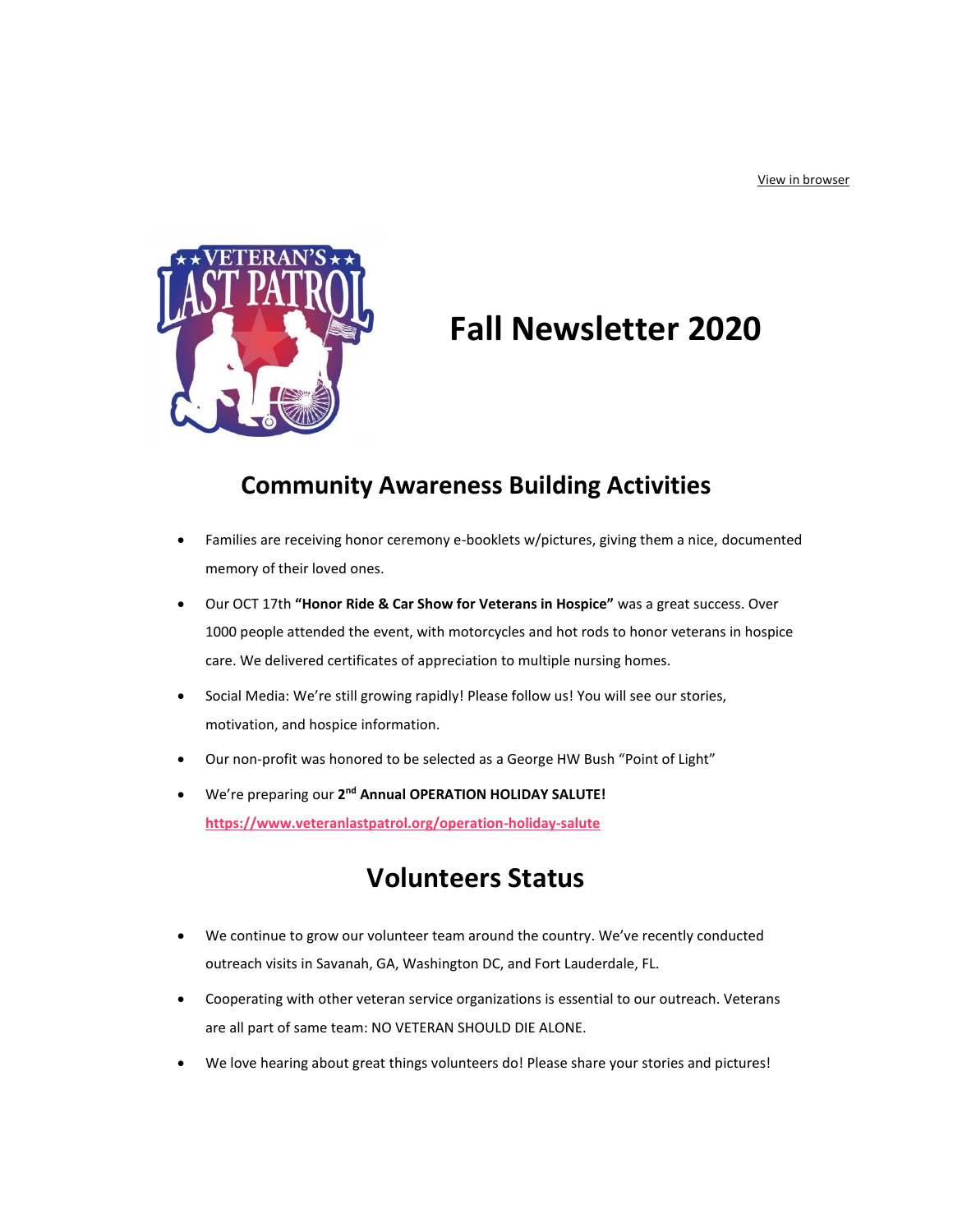• Volunteers are coming together to conduct honor ceremonies, powerful events that memorialize for the patient and their families the service of their loved one. Please join us for a ceremony.



# **Honor Ceremony**



## **Volunteer**

*Last Patrol volunteers conducted an honor ceremony for Jennings Collins, an Army Vietnam helicopter pilot in hospice care with Wren Hospice.*

*Our volunteers honor veterans in hospice with ceremonies and special recognition -- including final Congressional letters.*

| Honor Roll: Veterans we befriended that completed  |
|----------------------------------------------------|
| their Last Patrol & now reside at Post Everlasting |

| Army, E7, (Korea)             | Navy, E6, (Cold War)     |
|-------------------------------|--------------------------|
| Army, 04, (Vietnam)           | Air Force, E6, (Vietnam) |
| Air Force, 06, (WWII & Korea) | Marine, E6, (Vietnam)    |
| Navy, E5, (Vietnam)           | Marine, E3, (WWII)       |

Help us honor them and their fellow veterans...

A daughter of a veteran who passed away shortly after our honor ceremony said this: "Thank you so much for a beautiful, meaningful ceremony! My father had a better day than he's had in a long time.""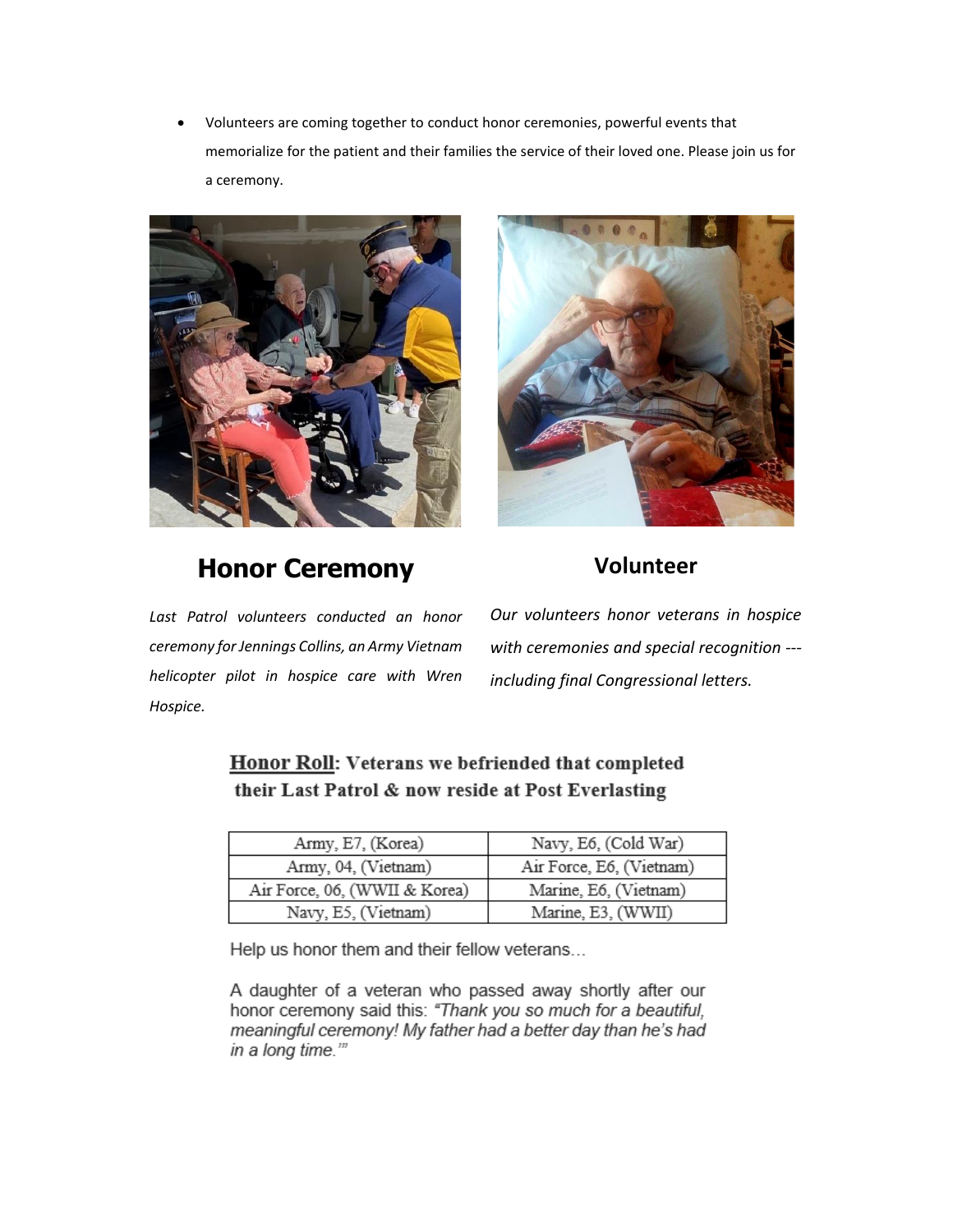# **Highlighted Stories**



### **October 27-December 7**

## [2nd Annual Operation](https://url.emailprotection.link/?bhKWMoFyg08zUWQDEQZooCtbkJePaO5c5m_gnu93Jp45gCsozgPmaFevOVzztkEf6u42vwjcmC2FLLnVjpRIth5fUmSHyohmAqtaJDuHPSWFUb1Zcr0sVQ_7ltyPBik-T)

## [Holiday Salute](https://url.emailprotection.link/?bhKWMoFyg08zUWQDEQZooCtbkJePaO5c5m_gnu93Jp45gCsozgPmaFevOVzztkEf6u42vwjcmC2FLLnVjpRIth5fUmSHyohmAqtaJDuHPSWFUb1Zcr0sVQ_7ltyPBik-T)

*Our goal this year is receiving 10,000 personalized cards from Americans all of the country by December 7th .*

### **December 12**

# [Operation Holiday Salute -](https://url.emailprotection.link/?b0kdmigkeuDTnk4eRVkNJ3mOCxuJOFqowC2K2afbIqskzxEHQUkIF6kSgB-W-0DFtXbihB3wcMpYxLDfnk8hsXtcbycTmuoZwNSHxW2s1KdsngaC-C_lbnLeaA3YyHva0) [Honoring Veterans Christmas](https://url.emailprotection.link/?b0kdmigkeuDTnk4eRVkNJ3mOCxuJOFqowC2K2afbIqskzxEHQUkIF6kSgB-W-0DFtXbihB3wcMpYxLDfnk8hsXtcbycTmuoZwNSHxW2s1KdsngaC-C_lbnLeaA3YyHva0)  [Parade](https://url.emailprotection.link/?b0kdmigkeuDTnk4eRVkNJ3mOCxuJOFqowC2K2afbIqskzxEHQUkIF6kSgB-W-0DFtXbihB3wcMpYxLDfnk8hsXtcbycTmuoZwNSHxW2s1KdsngaC-C_lbnLeaA3YyHva0)

We're asking restored military vehicles, hot rods, classics, muscle, trucks & rat rods to lead mini Christmas Parades by Upstate SC Nursing Homes. Seasons Greeting decorated household vehicles are also welcome!





#### **October 17**

# 1st Annual Honor Ride & Car Show [for Veterans in Hospice](https://url.emailprotection.link/?bxEkuT-74ymASzqYvcwIW-HnTIS6LY2qcSgzF9AG2Usp6MCheWt8NizBxvJNiBEOh_giP9rSTc7HWeJej_8Bpv9k0nMtzVEVp-bAfUgiv8mPjUuRvS8LEgFr1ULVohasf5zPBQawNDmuj1IafG35ladRocp4P2K3pqqY_jjnESjI~)

We had phenomenal success of our recent Honor Ride & Car Show for Veterans in Hospice. Hundreds of bikers and car enthusiasts turned out to support this great cause. Thank you to all our sponsors & vendors.